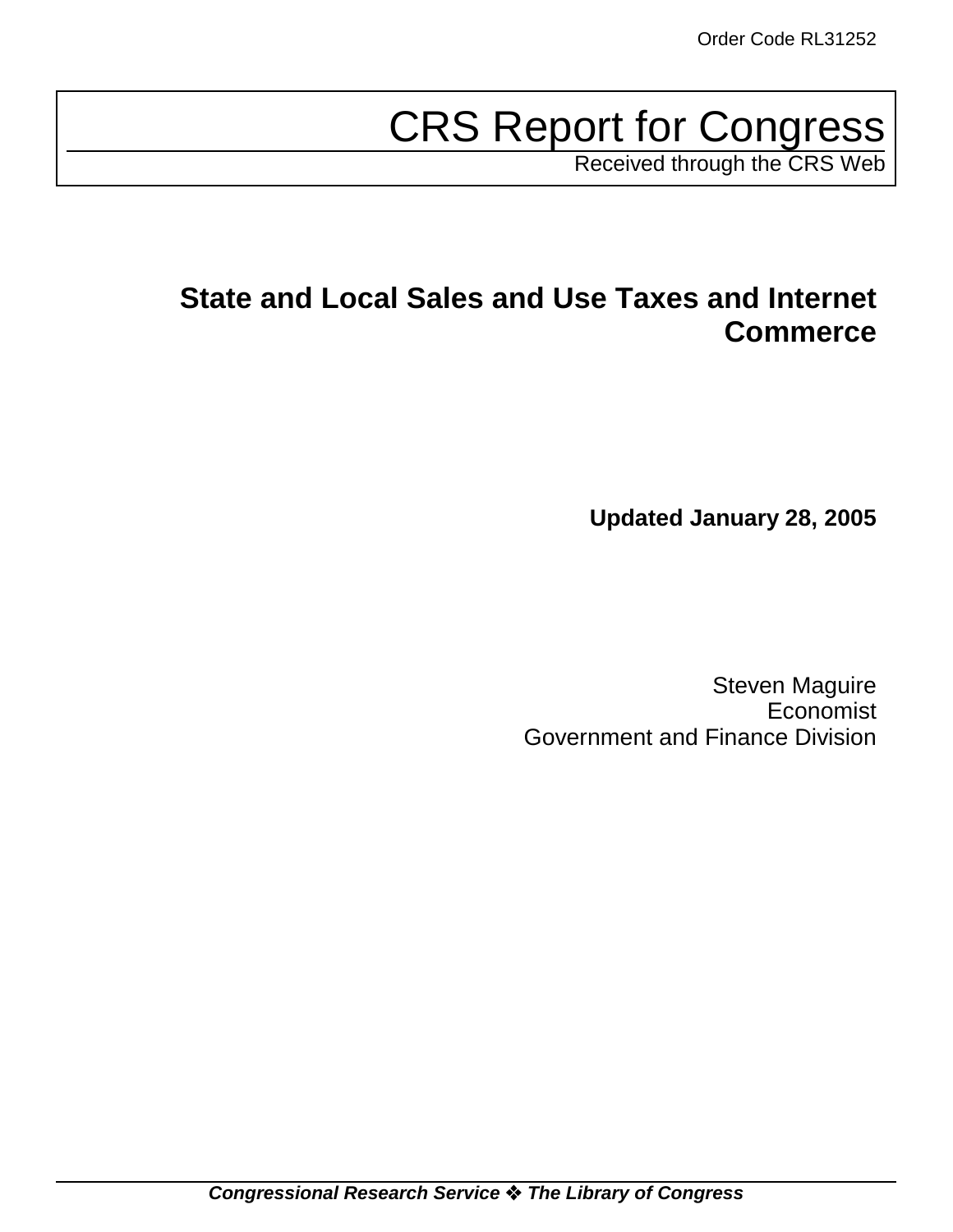### State and Local Sales and Use Taxes and Internet **Commerce**

#### **Summary**

In theory, state sales and use taxes are consumption taxes based on the destination principle. The destination principle prescribes that taxes should be paid where the consumption takes place. Sales taxes collected at the point of sale achieve this if consumption takes place near the point of transaction. In contrast, consumers pay a *use* tax on products purchased out-of-state and used in their home state where consumption likely takes place.

Under current law, states cannot reach beyond their borders and compel out-ofstate vendors (without nexus in the state) to collect the use tax owed by state residents. The Supreme Court has ruled that requiring remote vendors to collect the use tax would pose an undue burden on interstate commerce. States are concerned because they anticipate gradually losing more tax revenue as the growth of Internet commerce allows more residents to buy products from vendors located out-of-state and evade use taxes. Recent estimates put this loss at approximately \$8 billion in 2003. For this report, "Internet taxes" are existing use taxes and taxes on Internet access services. States that rely more heavily on the sales and use tax will likely lose more revenue than states less reliant on the sales and use tax.

Congress is involved in this issue because commerce conducted by parties in different states over the Internet falls under the Commerce Clause of the Constitution. Currently, the "Internet Tax Moratorium" prohibits (1) new taxes on Internet access services, and (2) multiple or discriminatory taxes on Internet commerce. This moratorium was created by the Internet Tax Freedom Act (ITFA) of 1998 and had expired on October 21, 2001. Congress extended the "Internet Tax Moratorium" through November 1, 2003, with P.L. 107-75, enacted on November 28, 2001. The moratorium was extended for an additional four years, through November 1, 2007, by P.L. 108-435, enacted on December 3, 2004. The moratorium is related to the use tax collection issue, but is not the focus of this report.

The degree of further congressional involvement is an open question. Congress could do nothing and end the moratorium and not address the use tax issue. Or, Congress could: (1) extend the moratorium (or make it permanent) and/or (2) address the use tax issue. Opponents of remote vendor use tax collection responsibility would support a permanent moratorium and a clearer definition of nexus for use tax purposes. Many state officials are opposed to a permanent moratorium and would like Congress to change the law and allow states to require out-of-state vendors without nexus to collect state use taxes. Simplification and harmonization of state tax systems are likely prerequisites for Congress to consider approval of increased collection authority for states. This report will be updated as legislative events warrant.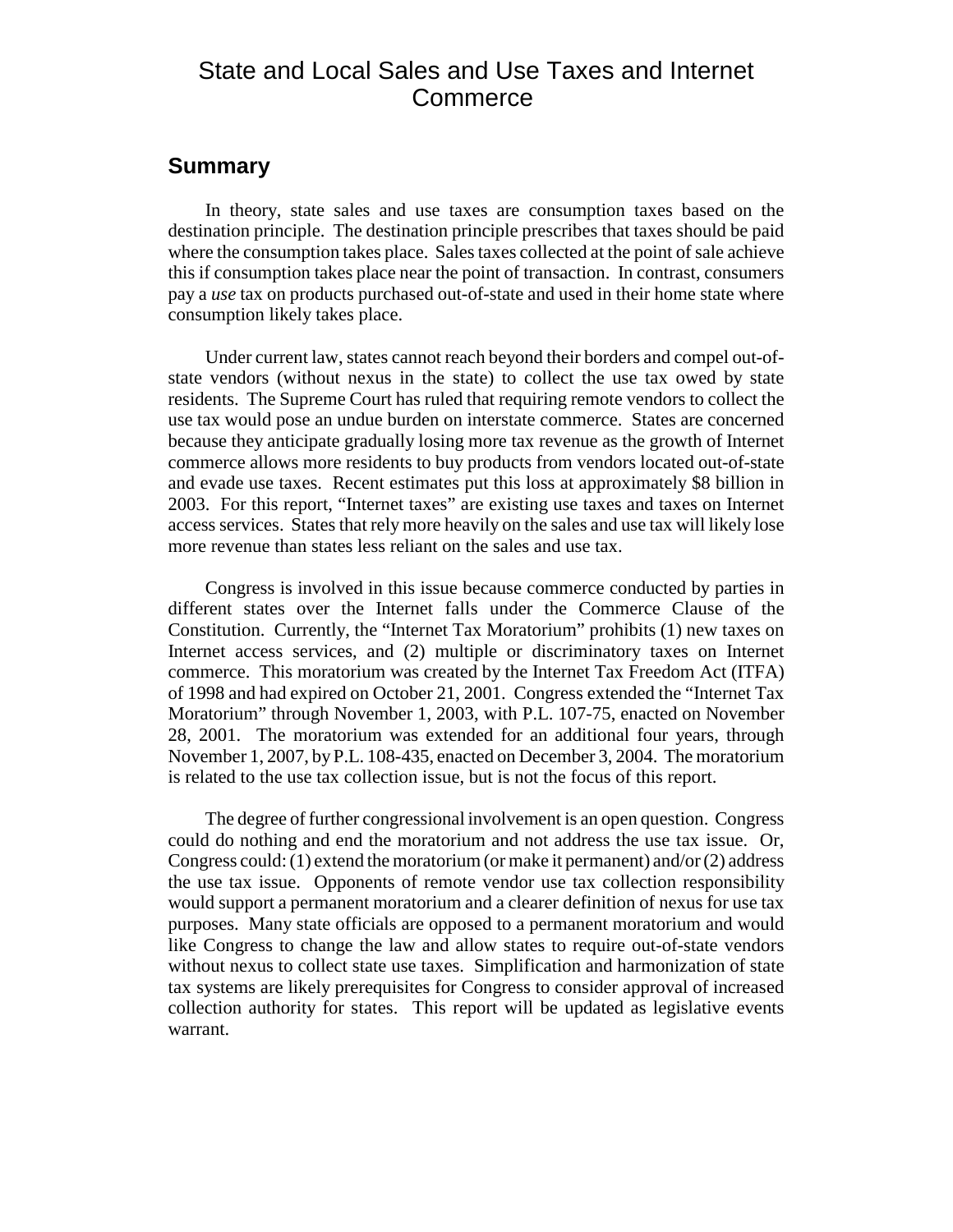### **Contents**

## **List of Tables**

| Table 1. State and Local General Sales and Gross Receipts Taxes as Percent |  |
|----------------------------------------------------------------------------|--|
|                                                                            |  |
| Table 2. State and Local Reliance on the Sales and Gross Receipts Tax,     |  |
|                                                                            |  |
|                                                                            |  |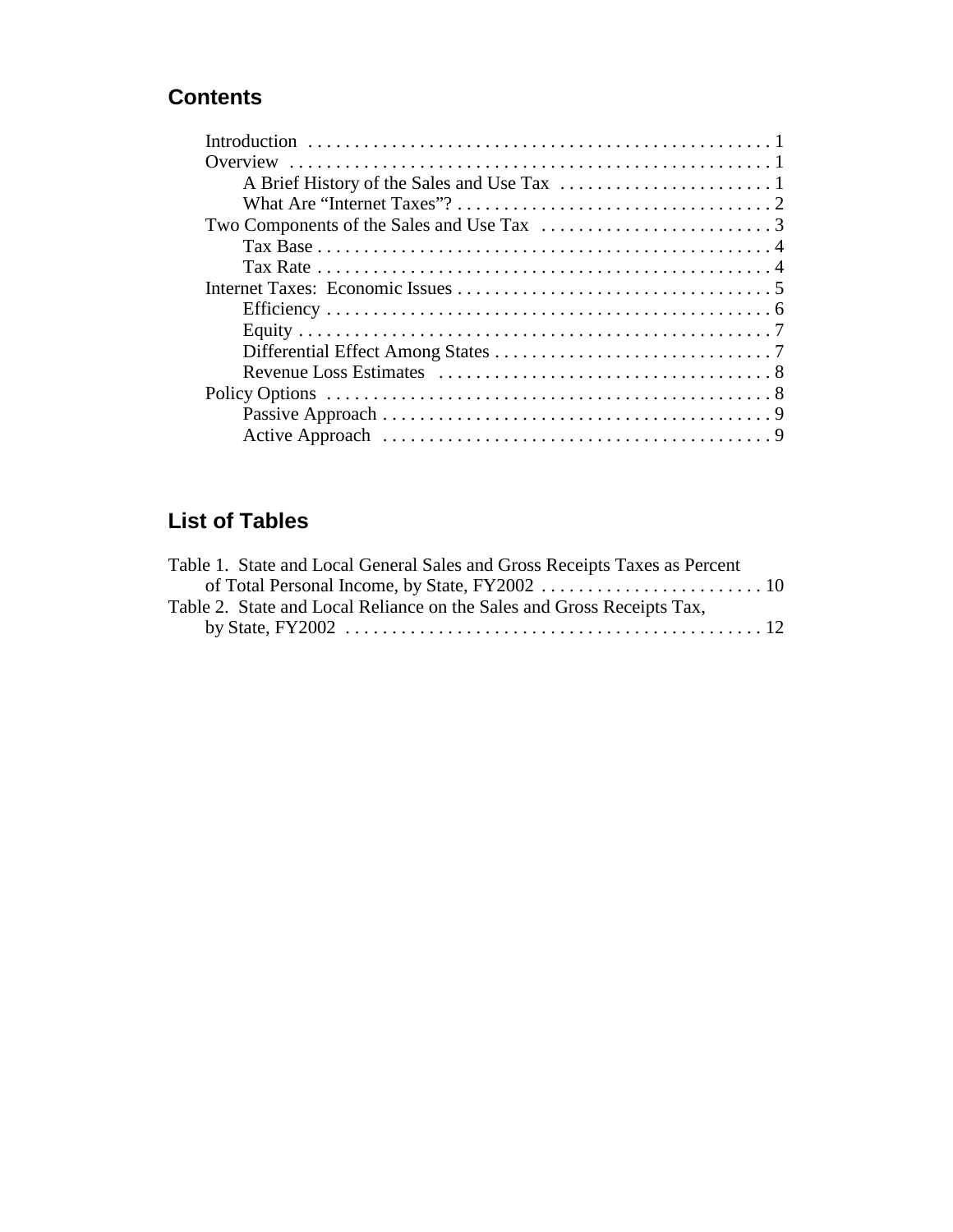# State and Local Sales and Use Taxes and Internet Commerce

#### **Introduction**

State governments rely on sales and use taxes for approximately one-third  $(33.8\%)$  of their total tax revenue — or approximately \$185 billion in FY2003.<sup>1</sup> Local governments derived 11.7% of their tax revenue or \$43.3 billion from local sales and use taxes in  $FY2002<sup>2</sup>$  Both state and local sales taxes are collected by vendors at the time of transaction and are levied at a percentage of a product's retail price. Alternatively, use taxes are often not collected by the vendor if the vendor does not have nexus (loosely defined as a physical presence) in the consumer's state. Consumers are required to remit use taxes to their taxing jurisdiction. Compliance with this requirement, however, is quite low. Because of the low compliance, many observers suggest that the expansion of the internet as a means of transacting business across state lines, both from business to consumer (B to C) and from business to business (B to B), threatens to diminish the ability of state and local governments to collect sales and use taxes.

Congress has a role in this issue because commerce between parties in different states conducted over the Internet falls under the Commerce Clause of the Constitution.<sup>3</sup> Congress can either take an active or passive role in the "Internet tax" debate. This report intends to clarify important issues in the Internet tax debate.

#### **Overview**

**A Brief History of the Sales and Use Tax.** In 1932, Mississippi was the first state to impose a general state sales tax. $4$  During the remainder of the 1930s, an era characterized by declining revenue from corporate and individual income taxes,

<sup>&</sup>lt;sup>1</sup> U.S. Bureau of the Census, "2003 State Government Tax Collections," available online at [http://www.census.gov/govs/www/statetax.html].

<sup>&</sup>lt;sup>2</sup> U.S. Bureau of the Census, "State and Local Government Finances: 2001-02," available online at [http://www.census.gov/govs/www/estimate.html].

<sup>3</sup> U.S. Constitution, art. 1, sec. 8.

<sup>4</sup> In Mississippi, a *use* tax, the companion to the sales tax, was added in 1938. A use tax is a tax on the use of a product. In the early years of the sales tax, states began with general sales then added the use tax. Eventually, states adopting a sales tax included the use tax in the enacting legislation.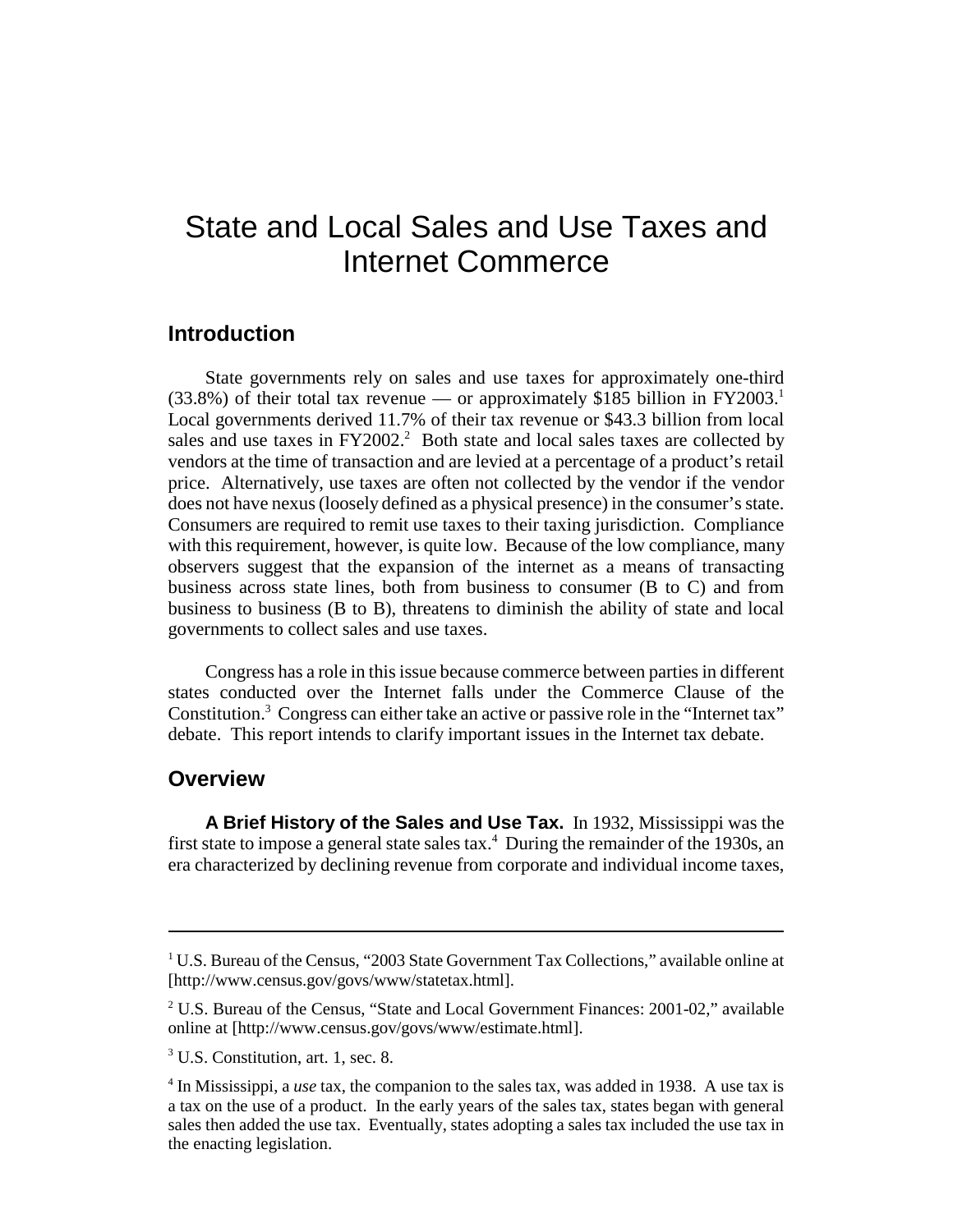23 other states followed suit and implemented a general sales tax.<sup>5</sup> At the time, the sales tax was relatively easy to administer and could raise a significant amount of revenue with a relatively low rate.<sup>6</sup> Given the relative success of the sales tax in raising revenue, 45 states and the District of Columbia added the sales tax to their tax infrastructure by the late 1960s. The last of the 45 states to enact a general sales and use tax was Vermont in  $1969$ .<sup>7</sup>

**What Are "Internet Taxes"?** Over the last several years, a number of bills have been introduced in Congress that address "Internet taxes."8 For this report, and in the majority of the legislation introduced, "Internet taxes" refer to two sub-federal taxes: (1) state sales taxes on Internet access services (sometimes referred to as Internet access taxes) and (2) state sales and use taxes on products and services purchased over the Internet. Internet access taxes, in states where they exist, are typically a sales tax (or gross receipts tax, GRT) on Internet access services.<sup>9</sup> The Internet Tax Freedom Act (ITFA) defines Internet access service as a service "...that enables users to access content, information, electronic mail, or other services offered over the Internet...."10 The economic burden of an Internet access tax is shared by access providers (such as America Online and Earthlink) and consumers of Internet services.

The most recent extension of the Internet tax moratorium (P.L. 108-435) prohibited Internet access taxes unless they existed before the original passage of the ITFA in October 1998. The extension of the moratorium expires November 1, 2007. A permanent prohibition of Internet access taxes would prevent state and local governments from ever assessing a sales tax (or GRT) on the provision of these services. Some observers have argued that the definition of Internet access should be broadened to ensure that all means of connecting to the Internet — such as through digital subscriber lines (DSL) — are treated equally.

The most recent moratorium extension modified the moratorium to include new taxes on DSL (those not existing before November 1, 2003). Under the original

<sup>5</sup> Fox, William F., ed., *Sales Taxation: Critical Issues in Policy and Administration*, *Sales Tax Trends and Issues*, by Ebel, Robert and Christopher Zimmerman (Westport, CT: Praeger, 1992), pp. 3-26.

<sup>&</sup>lt;sup>6</sup> The highest rate in 1934 was 3%, which was considered quite high at the time. Today, in some Oklahoma jurisdictions, the rate can be as high as 9.75%.

<sup>&</sup>lt;sup>7</sup> The five states without a state sales and use tax are: Alaska, Delaware, Montana, New Hampshire, and Oregon. Alaska allows local jurisdictions to impose a local sales tax.

<sup>&</sup>lt;sup>8</sup> For a review of Internet related legislation introduced in the 108<sup>th</sup> Congress, see CRS Report RL31929, *Internet Taxation: Issues and Legislation in the 108<sup>th</sup> Congress: A Brief Comparison*, by Steven Maguire and Nonna Noto.

<sup>&</sup>lt;sup>9</sup> A gross receipts tax, such as New Mexico's, is a business tax that is levied on all of the revenues generated by a business operating in the state. The grand-fathering provision in the Internet Tax Freedom Act, allowed states with Internet access taxes in place to keep them. The current list of states with Internet access taxes: New Mexico, North Dakota, Ohio, South Dakota, Tennessee, Texas (with a \$25 exemption), and Wisconsin.

<sup>10</sup> P.L. 105-277, Title XI.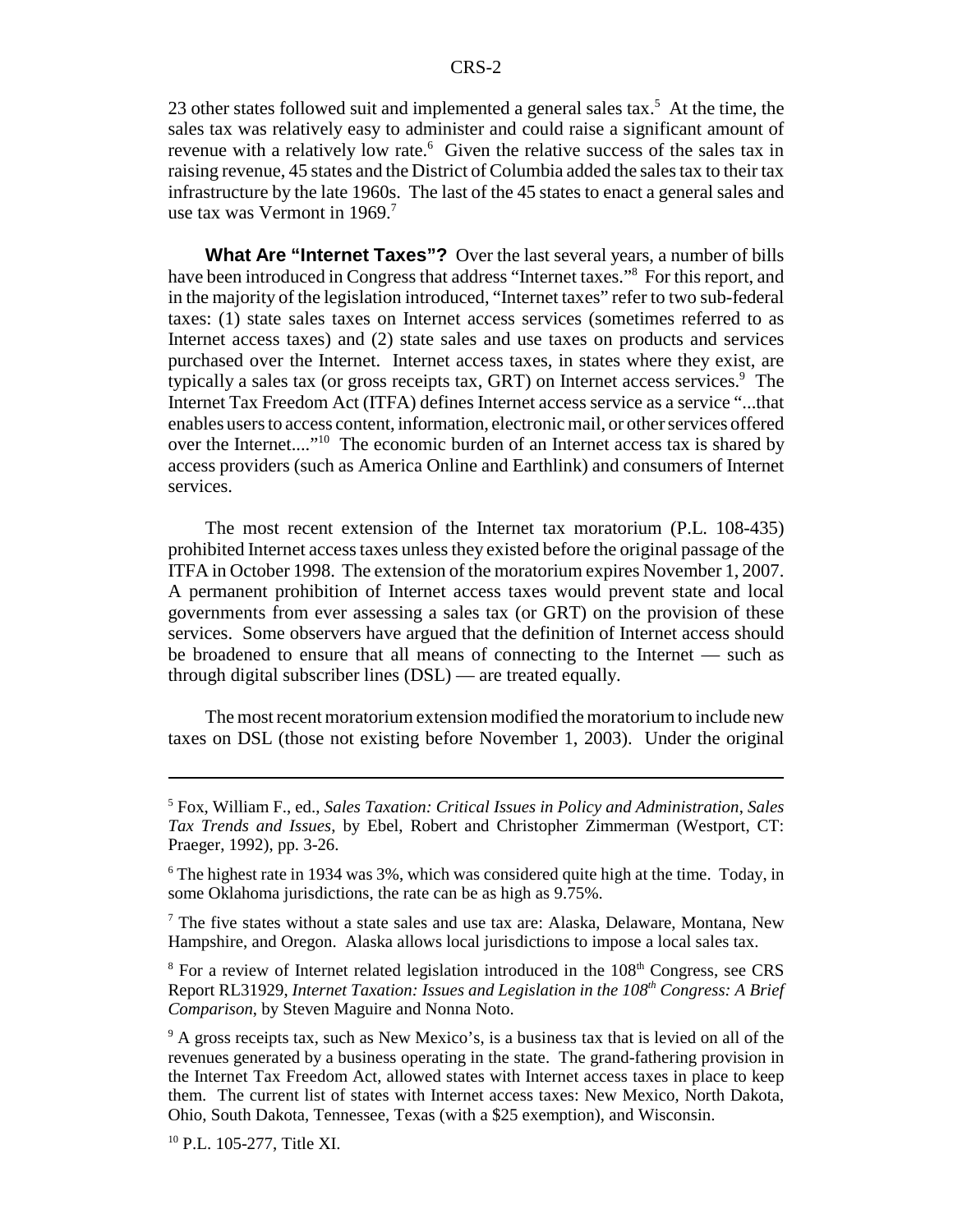moratorium, telecommunications services, including DSL, were not subject to the moratorium and thus were taxable (although cable Internet access was included in the moratorium). Many states began taxing DSL services and during the debate over the most recent extension (P.L. 108-435), many policymakers proposed including DSL in the moratorium. As a compromise, Congress banned new DSL taxes and allowed states that had already taxed DSL to continue to do so for the life of the moratorium. $^{11}$ 

The second type of "Internet tax" is the imposition of the sales and use tax on transactions arranged over the Internet. The expanding acceptance of the Internet as an alternative to traditional retail transactions has complicated the collection of this tax. Generally, if a vendor does not have "nexus" (loosely defined as a physical presence) in the buyer's home state, then the vendor is not required to collect the sales or use tax. In these situations — where the vendor does not have nexus — the buyer is required to remit a use tax to his or her state government. In reality, consumer compliance with this requirement is quite low. Thus, contrary to what some observers suggest, Internet purchases are "tax-free" only in the sense that consumers are evading the use tax due on those transactions.<sup>12</sup>

The variation among the state and local governments in the administration of the sales tax is at the center of the Internet tax debate. The U.S. Supreme Court has ruled that the collection of sales taxes by remote vendors would be too burdensome; there are thousands of taxing jurisdictions, each with its own rates and base.<sup>13</sup> In an effort to minimize that administrative burden, many states are working together to simplify and standardize their tax systems in the hope that Congress will grant them the authority to require remote vendors to collect the sales tax. This initiative is identified as the Streamlined Sales Tax Project (SSTP). Simplification of sales and use taxes will be difficult because of the extensive variation among states in the administration of the sales and use tax. An analysis of state and local sales tax systems follows below.

#### **Two Components of the Sales and Use Tax**

The revenue that a sales and use tax generates, assuming a given level of compliance, depends upon the chosen rate and the base to which the rate applies. The more narrow the base the higher the rate must be to raise an equivalent amount of revenue. States often have similar consumption items included in their tax base, but they are far from uniform. Tax *rates* can also vary considerably, depending on

 $11$  A special provision applying only to Wisconsin extends the grandfather provision for existing DSL taxes in that state through November 1, 2005, not November 1, 2007.

 $12$  Tax evasion is illegal, whereas tax avoidance, where individuals change their behavior to reduce their tax burden, is legal. For example, moving to a state with no personal income tax, such as Florida, Maine, or Texas, is legal state income tax avoidance. A Florida resident not paying the Florida use tax on an out-of-state purchase is tax evasion.

<sup>13</sup> Two decisions shape the current legal status of remote collection: *National Bellas Hess, Inc. v. Department of Revenue State of Illinois*, 386 U.S. 753 (1967) and *Quill Corporation v. North Dakota*, 504 U.S. 298 (1992).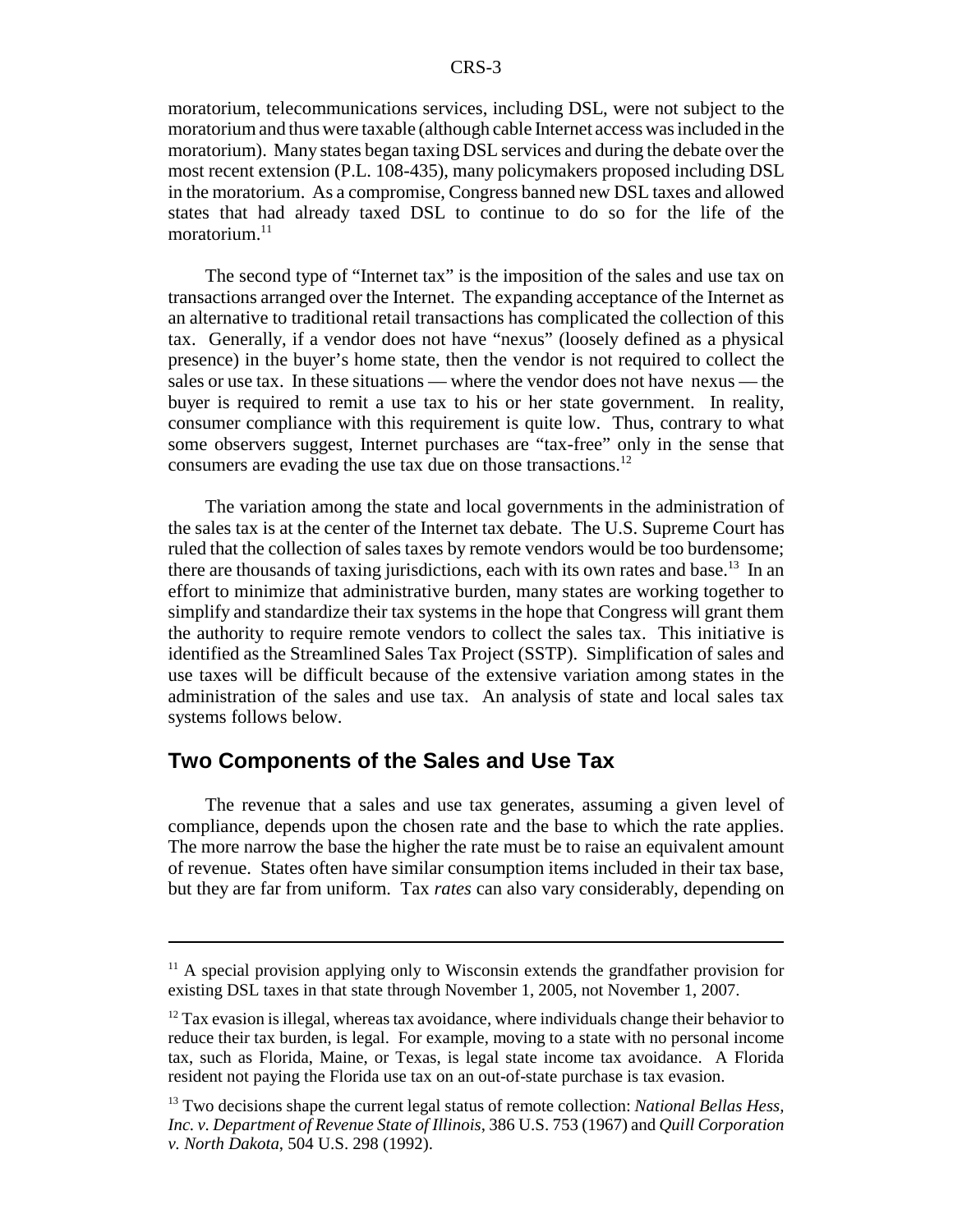the state's reliance on other revenue sources. The SSTP is intended to create a more uniform sales tax system among participating states.

The SSTP would establish a system where states would use common definitions for goods and services. Once a uniform definition is established, states would then indicate whether the good or service is taxable. In addition, states would also identify which entities would be exempt from paying sales taxes, e.g., non-profit or religious organizations.

**Tax Base.** The sales tax, which is often considered a consumption tax, is perhaps better identified as a transaction tax on tangible personal property; expenditures on Internet access, legal, and medical services are often excluded from the state sales tax base.<sup>14</sup> In many states, groceries are also exempt from the sales tax or taxed at a lower rate (see **Table 1**). A true consumption tax would include all income that is not saved, including personal expenditures on services.<sup>15</sup>

Business-to-business transactions are often exempt from the retail sales tax, particularly in cases where the purchaser is using the good as an input to production. These transactions are exempt because including the transactions could lead to the "pyramiding" of the sales tax. For example, if a coffee shop were to pay a retail sales tax on the purchase of coffee, and then impose a retail sales tax on coffee brewed for the final consumer, the total sales tax paid for the cup of coffee would likely exceed the statutory rate. Products that a business purchases for resale are typically not assessed a retail sales tax for a similar reason. If a coffee shop buys beans only for resale, levying a sales tax on the wholesale purchase of the beans and then on the retail sale would more than double the statutory rate. Tax treatment of business purchases is not uniform across states. According to recent estimates, approximately 18% of business purchases are taxable, more or less, depending on the state.16

Many individuals and organizations are also exempt from state sales taxes. Entities wishing to claim the sales tax exemption are often issued a certificate indicating their tax-free status and are required to present this certification at the point of transaction. Non-profit organizations, such as those whose mission is religious, charitable, educational, or promoting public health, often hold sales taxexempt status.

**Tax Rate.** The second component of a sales tax is the tax rate applied to the base described in the previous section. In 39 states, local governments piggy-back a local sales tax (which often varies among localities within the state) on the state sales tax; 11 states and the District of Columbia levy a single rate (see **Table 2**) with no local taxes. Some states in the group of 39 may collect a uniform local tax along

<sup>&</sup>lt;sup>14</sup> For example, only two states tax medical services, Hawaii and New Mexico.

<sup>&</sup>lt;sup>15</sup> A common identity in the economics of income accounting is the following: C=Y-S. Or, consumption (C) equals income (Y) less saving (S). Thus, income less savings is total consumption.

<sup>&</sup>lt;sup>16</sup> Cline, Robert, John Mikesell, Tom Neubig, and Andrew Philips, "Sales Taxation of Business Inputs," *Council on State Taxation Special Report*, January 25, 2005.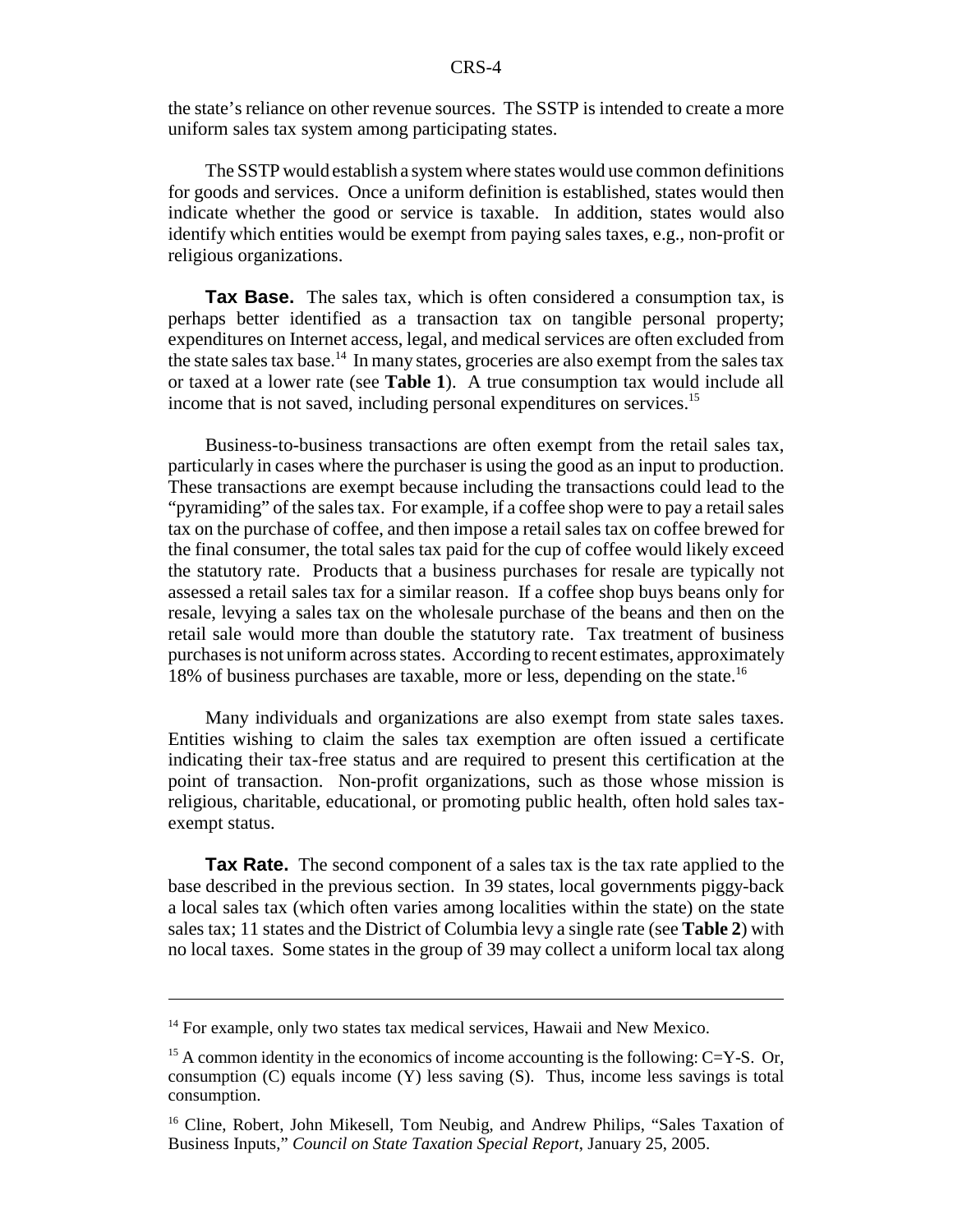with the state tax and send the local revenue share back to the localities. This structure would look like a single rate to the consumer because vendors typically do not differentiate between the state and local share. For example, vendors in Virginia levy a 5.0% sales tax on purchases and remit the entire amount to the state. The state then sends what would have been raised by a 1% tax back to the local jurisdiction where the tax was collected. The state of Virginia keeps the remaining 4.0%.

Generally, states with a broader base can collect the same amount of revenue at a lower rate than a state with a narrow base. Mississippi, Rhode Island, and Tennessee have the highest state sales tax rate of 7.0%. However, in 2005, Alabama had the highest potential combined state and local rate of 12.0%. Residents in high sales tax rate jurisdictions could gain from Internet purchases (and tax evasion) more than those in low tax rate states. Recognizing this potential revenue drain, many states have stepped up efforts to inform consumers of their responsibility to pay use taxes on internet and mail-order catalog purchases.<sup>17</sup> As suggested earlier, states with high rates — and whose residents have a greater incentive to evade taxes — are exposed to greater potential revenue losses from the growth of Internet commerce. Because of the greater potential losses, these states are more likely to support reforms that help maintain their sales and use tax revenue base.

**Table 2** presents the sales tax rates for the 50 states, their localities, and the District of Columbia. Also reported in **Table 2** is the reliance (as measured by CRS) of state and local governments on the general sales (or gross receipts) tax. Even though gross receipts taxes have more in common with traditional business taxes, the Bureau of the Census combines them with general sales taxes.<sup>18</sup> Depending on the state law and the vendor, revenue generated by Internet transactions with out-of-state purchasers may or may not fall under the gross receipts tax.<sup>19</sup>

#### **Internet Taxes: Economic Issues**

During the debate about "Internet taxes," some economic issues will be important to consider. How will the treatment of Internet taxes influence the efficiency and equity of state tax systems? What will be the impact of changes in the treatment of Internet transactions on states that are more reliant on the sales tax? What will the potential revenue loss be absent changes in the treatment of Internet transactions? A summary of those issues follows below.

<sup>&</sup>lt;sup>17</sup> For example, see Chris Micheli, "California Strengthens Sales/Use Tax Collections," *State Tax Notes*, Dec. 15, 2003, pp. 964-965.

<sup>&</sup>lt;sup>18</sup> The Bureau of the Census also collects data on excise taxes and selective sales. We do not report these receipts because they are typically collected at the wholesale level, not at the point of retail transaction. For example, the gasoline excise tax is typically paid by the carrier (tanker truck) at the point of collection (the end of the pipeline), not retail sale.

 $19$  Under a gross receipts tax (GRT), a vendor remits a designated percentage (e.g., 5% in New Mexico) of monthly gross receipts (or sales revenue) to the state. A gross receipts tax is different from the sales tax because the vendor is legally responsible for paying the tax, not the purchaser. Under the sales tax, the vendor acts as the collection agent for the taxing jurisdiction and is not technically "paying" the tax; the buyer is paying the tax.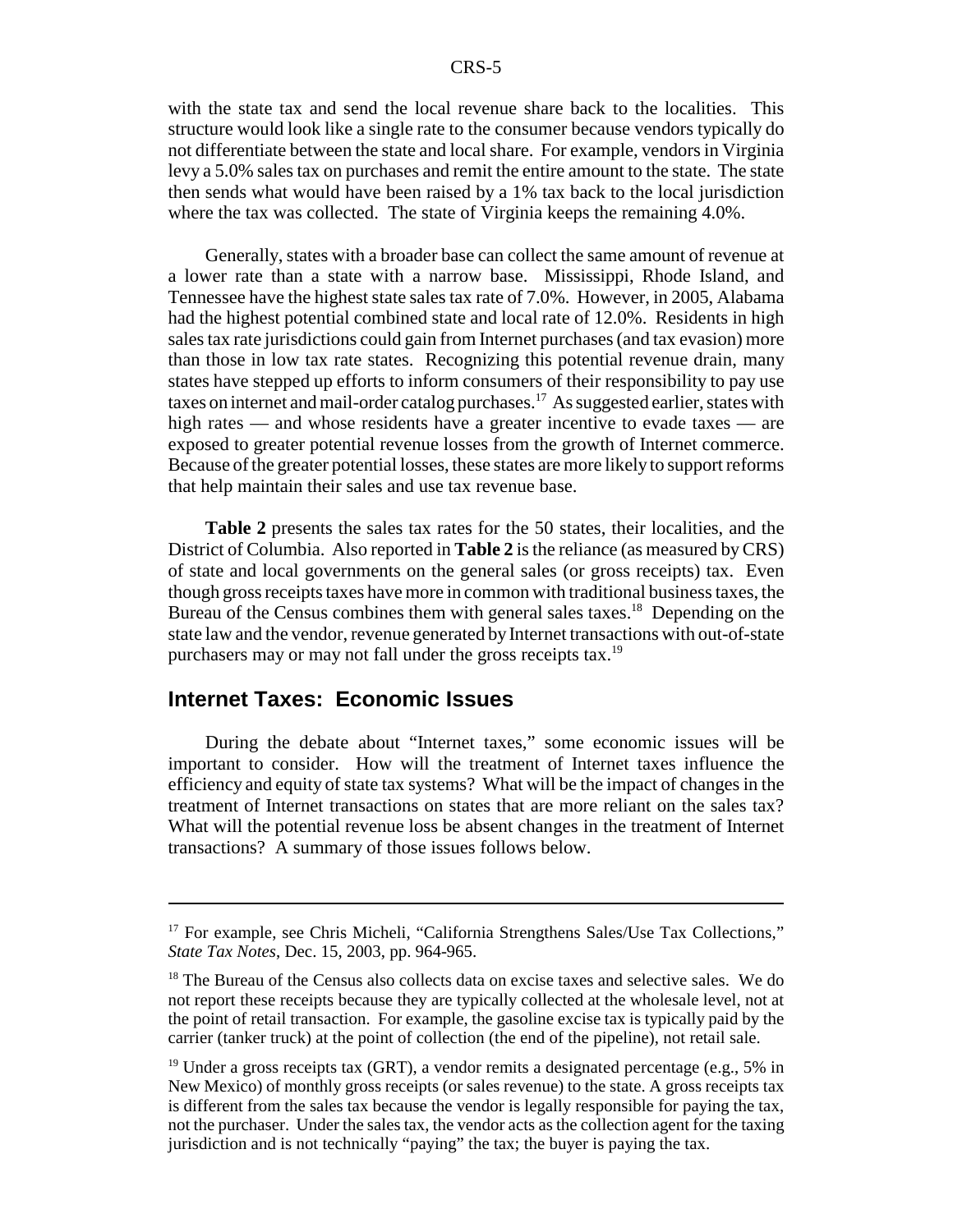**Efficiency.** A commonly held view among economists is that a "good" tax (or more precisely, an efficient tax) is one that does not significantly distort consumer behavior. Broadly speaking, individuals should make the same choices before and after a tax is imposed. The greater the distortions in behavior caused by a tax, the greater the economic welfare loss. A sales tax levied on all consumer expenditures equally would satisfy this definition of efficiency. However, as noted earlier, under the current state sales tax system, all consumption expenditures are not treated equally. The growth of tax-free Internet transactions, both business to business and business to consumer, will likely amplify the efficiency losses from altered consumer behavior.

An alternative theory for sales taxation is referred to as "optimal commodity taxation." Under an optimal commodity tax, the tax rate should be based on (or determined by) the price elasticity of demand for the product (sometimes called the "Ramsey Rule"). Conversely, products that are price *inelastic*, meaning quantity demanded is insensitive to changes in price, should be levied a higher rate of tax. Products that are price *elastic*, should have a lower rate of tax. If products purchased over the Internet are relatively more price elastic, then the lower tax rate created by effectively tax-free Internet transactions may improve economic efficiency. However, the price elasticity of products available over the Internet is difficult to measure and the efficiency gain, if any, would be small.<sup>20</sup>

An additional economic inefficiency would arise if vendors change location to avoid collecting sales taxes. The location change would likely result in higher transportation costs. In the long run, it is conceivable that the higher transportation costs would erode the advantage of evading the sales tax.

For example, consider a Virginia consumer who wants to buy a set of woodworking chisels.<sup>21</sup> The local Virginia hardware store sells the set for \$50 (including profit). An Internet savvy hardware store in Georgia is willing to sell the same chisel set for \$52 inclusive of profit and shipping costs. So, before taxes, the local retailer could offer the chisels at a lower price. The marginal customer, who is indifferent between the two retailers before taxes, is just as likely to buy from the Internet retailer as from the local retailer. $^{22}$ 

 $20$  Equity has both horizontal and vertical components. A tax is defined as horizontally equitable if people of equal circumstances pay equal taxes. A tax is defined as vertically equitable if people with a greater ability to pay carry a greater tax burden than those less able to pay. An optimal commodity tax would likely violate accepted principles of vertical equity.

<sup>&</sup>lt;sup>21</sup> This example is based on one provided in Dennis Zimmerman, "The Internet Sales Tax Debate: Sorting Through the Economic Issues," paper prepared for the  $94<sup>th</sup>$  Annual Conference, National Tax Association, Baltimore, MD, Nov. 8-10, 2001.

 $22$  The pre-tax absolute price difference between the two retailers is unimportant. The Internet price inclusive of shipping could actually be lower before taxes. The application of the use tax makes the local retailer's product *relatively* more expensive, regardless of what the prices were before taxes.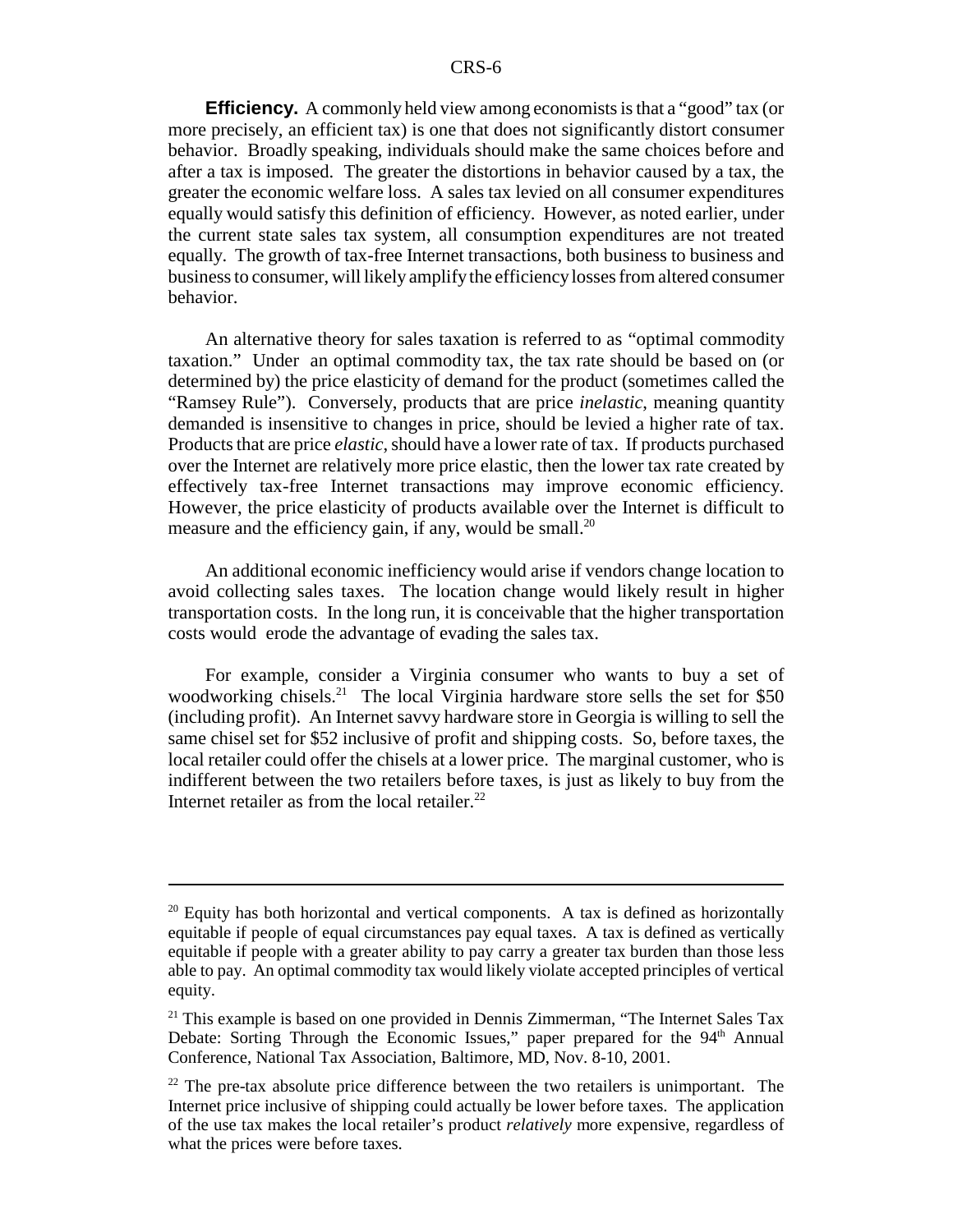#### CRS-7

However, the Virginia state and local sales tax of 5.0% yields a final sales price to the consumer of \$52.50. Given the higher relative price inclusive of the tax, the marginal consumer, along with many other consumers, would likely switch to buying chisels from the Georgia based Internet retailer (assuming these consumers do not feel compelled to pay the required Virginia use tax on the Internet purchase). The diversion from retail to the Internet in response to the non-collection of the use tax represents a loss in economic efficiency. The additional \$2 in production costs (\$52 less \$50) represents the efficiency loss to society from evading the use tax.<sup>23</sup>

Note that if in the absence of sales and use taxes, the Internet vendor in the above example may yield to market forces and close up shop. However, if the Internet vendor continues to operate even without the tax advantage, it could be the case that consumers are willing to pay higher prices for the convenience of Internet shopping. If this were true, then the higher "production costs" for Internet vendors would not necessarily result in an efficiency loss.

**Equity.** The sales tax has often been criticized as a regressive tax, or a tax that disproportionately burdens the poor.<sup>24</sup> Assuming Internet shoppers are relatively better off and do not remit use taxes as prescribed by state law, they can avoid paying tax on a larger portion of their consumption expenditures than those without Internet access at home or work.<sup>25</sup> Consumers without ready Internet access are not afforded the same opportunity to "evade" the sales and use tax. In this way, electronic commerce may actually exacerbate the regressiveness of the sales tax, at least in the short run. As computers and access to the Internet become more readily available, the potential inequity arising from this aspect of the "digital divide" could diminish.

**Differential Effect Among States.** The growth of Internet based commerce will have the greatest effect on the states most reliant on the sales and use tax. In addition to having more revenue at risk, high reliance states also face greater efficiency losses because of their generally higher state tax rates. As noted earlier, higher rates drive a larger wedge between the retail price inclusive of the sales tax and the Internet price and thus exacerbate the efficiency loss from the sales tax. States with low rates (and less reliance) would tend to have a smaller wedge between the two modes of transaction. High rate-high reliance states would tend to recognize the greatest revenue loss from a ban on the taxation of Internet transactions.

Based upon CRS calculations of state and local sales tax revenue as a portion of total tax revenue, Washington, Tennessee, and Arizona, are the state and local

<sup>&</sup>lt;sup>23</sup> Shipping costs can be thought of as a cost of production. The local retailer probably also paid shipping costs to have the product on the shelf. Those costs are included in the price of the good. Because the local retailer likely bought in bulk, the shipping cost per unit would be considerably lower than the Internet retailer.

<sup>&</sup>lt;sup>24</sup> A regressive tax collects a smaller percentage of income as income increases. Economists will usually avoid normative question of what is equitable because such a statement implies an interpersonal comparison of utility.

 $25$  Goolsbee and Zittrain (1999) found that the average Internet user had on average two more years of education and \$22,000 more in family income than non-Internet users.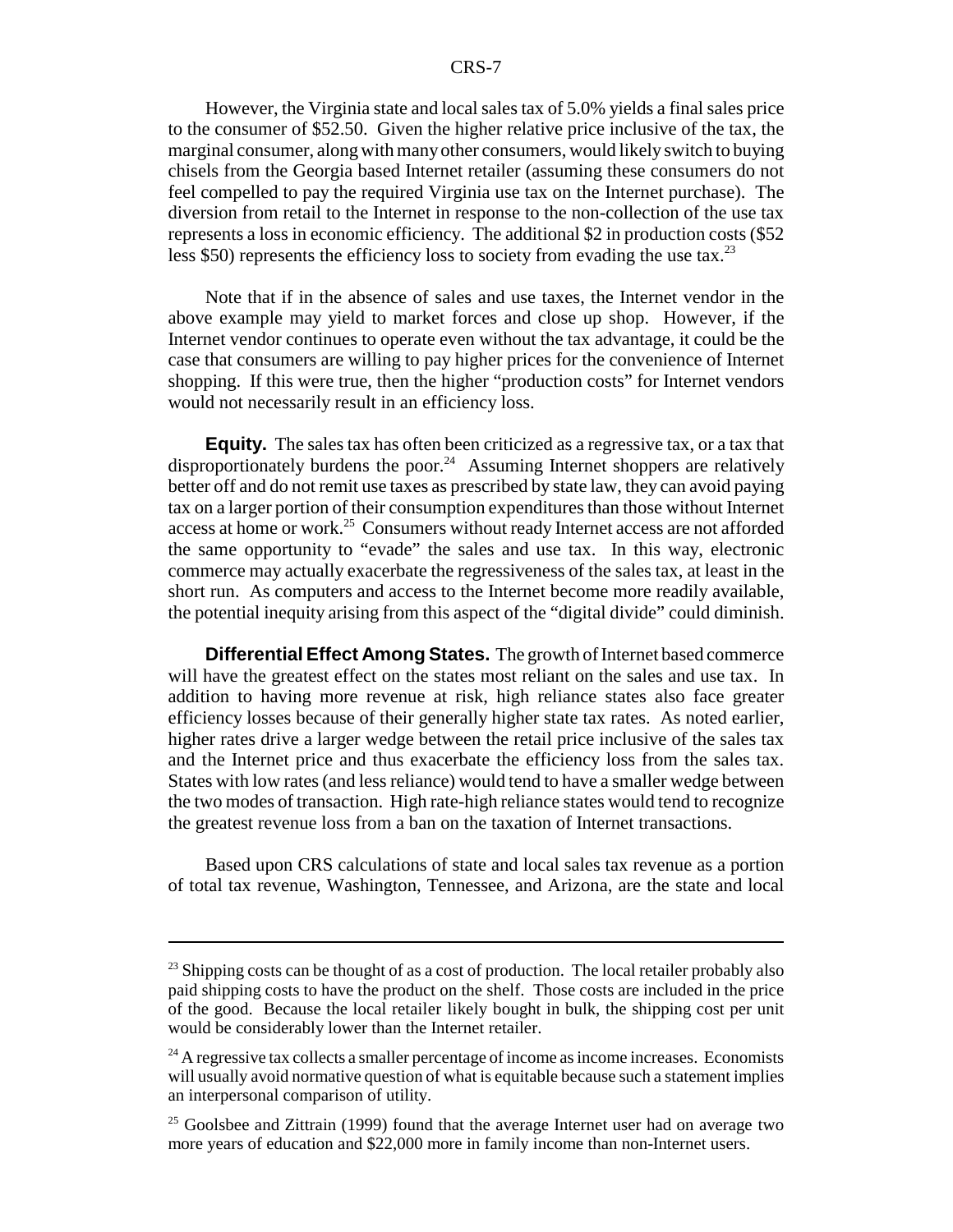jurisdictions most reliant upon the sales and use  $\text{tax.}^{26}$  In those states, over 40% of total tax revenue is derived from the sales tax. This result is not surprising: Washington and Tennessee do not have comprehensive personal income taxes and Arizona has a relatively high 11.6% combined sales tax rate. Ordinal rankings of sales tax reliance appear in the last column of **Table 2**. Note that the seven states without an income tax are all in the top 15 on the reliance index.<sup>27</sup> The District of Columbia would have been near the bottom of the reliance measure if it were a state. The third column (c) of **Table 2** reports the highest local sales tax rate for those states that levy local sales taxes.

**Revenue Loss Estimates.** Economists Donald Bruce and William Fox estimated in July 2004 that the "new e-commerce" loss in 2003 was approximately \$8 billion.<sup>28</sup> "New e-commerce," as measured by Bruce and Fox, is the lost revenue from states not collecting the use tax on remote Internet transactions. This estimate excludes purchases made over the telephone or through catalogs that would have occurred anyway. An earlier General Accounting Office (GAO) report estimated that the revenue loss in 2003 from internet sales would be between \$1.0 billion and \$12.4 billion.<sup>29</sup> The wide range of the GAO estimate reflects the degree of uncertainty on the size of the potential state and local revenue loss from e-commerce.

The rapid growth of electronic commerce is exhibited by data provided by the U.S. Bureau of Census and could imply that the state and local revenue loss will grow over time. According to retail survey data from the U.S. Department of Commerce, "the third quarter 2004 e-commerce [sales] estimate [\$17.6 billion] increased 21.5% from the third quarter of 2003."<sup>30</sup>

#### **Policy Options**

Congress can play a passive or active role in the remote vendor tax collection debate. A passive approach would end the moratorium, which expires on November 1, 2007, and not introduce any additional legislation that directly affects taxes on Internet commerce. A more active role would likely involve new limits on the ability of state and local governments to levy taxes on Internet access and to further regulate

 $26$  In addition, those three states were well above the average state tax rate in the U.S. of just over 5.3% (of the 45 states with a state sales tax and the District of Columbia). The state tax rates for those three states were: Washington, 6.5%; Florida, 6%; and Tennessee, 7%.

 $27$  New Hampshire and Alaska are not included in the seven because neither has a state level sales tax on which to rely

<sup>&</sup>lt;sup>28</sup> Donald Bruce and William F. Fox, "State and Local Sales Tax Revenue Losses from E-Commerce: Estimates as of July 2004," *University of Tennessee Center for Business and Economic Research*, July 2004, p.5.

<sup>29</sup> U.S. General Accounting Office, *Sales Taxes: Electronic Commerce Growth Presents Challenges; Revenue Losses Are Uncertain*, GAO Report OCE-00-165 (Washington: June 30, 2000), p. 21.

<sup>30</sup> U.S. Census Bureau, Monthly Retail Surveys Branch, November 19, 2004, available at [http://www.census.gov/mrts/www/data/pdf/3q2004.pdf].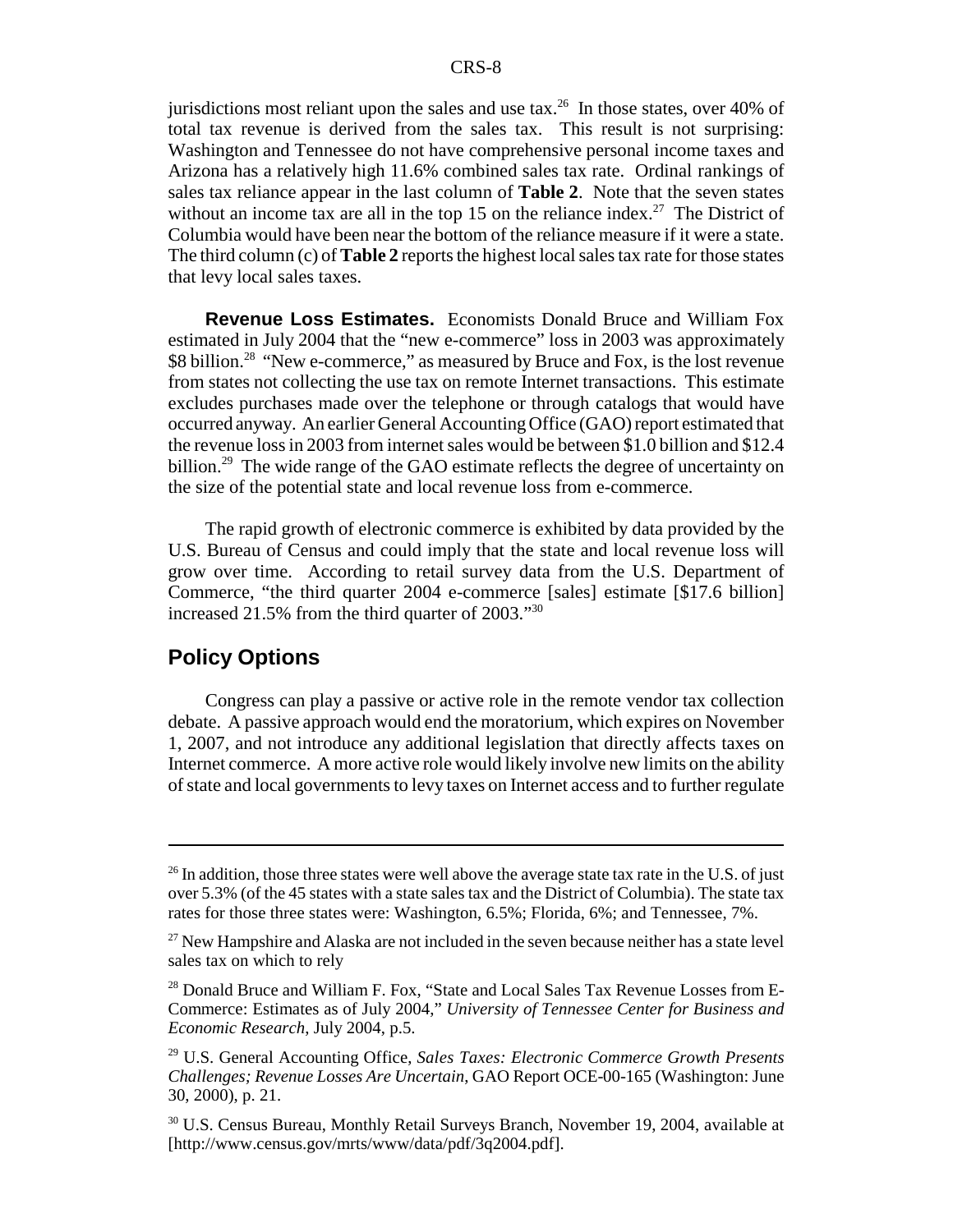transactions conducted over the Internet. This section explores some possible outcomes and consequences of the two alternatives.

**Passive Approach.** This approach, not renewing the moratorium and inaction on the use tax collection issue, would implicitly maintain the current limitations on the states' ability to require remote vendors to collect sales and use taxes. Some observers believe that this course may result in states depending less on the sales tax because untaxed Internet transactions would, over time, significantly erode the revenue base. The lost sales tax revenue would likely be replaced by a tax source that is less stable, e.g. the individual income tax or corporate income tax. Unstable revenue sources are unwelcome to state officials who must balance their operating budgets annually (or biannually). And, unlike the federal government, states face constitutional (or legislated) restrictions on the use of debt and on the total amount of debt outstanding.<sup>31</sup> Thus, funding temporary shortfalls with borrowing is more difficult for state and local governments than for the federal government. A move away from the sales tax as a primary revenue source could present difficult fiscal choices for state and local governments.

Nevertheless, advocates of the passive approach suggest that a lower tax burden on Internet transactions would help small Internet retailers compete with larger, established retail entities. While a relatively lower tax burden would clearly help Internet vendors in the short run, direct payments to Internet vendors would seem to be a more transparent means of delivering a subsidy.

Opponents of congressional passivity on the sales and use tax collection issue focus on potential state revenue losses if Congress does nothing. Also, the differential tax treatment of Internet vendors and traditional bricks and mortar vendors is cited by opponents of congressional inactivity in the Internet tax debate. Finally, some critics of the passive approach believe that anticipated congressional action provides the impetus for state and local governments to simplify their sales tax systems.

**Active Approach.** The active options available to Congress range from (1) forbidding sub-federal governments from levying taxes on both Internet access and on transactions conducted over the Internet, regardless of nexus issues to, (2) requiring remote vendors (those without nexus) to collect and remit use taxes. The first option is unlikely without an accompanying concession by the federal government to compensate for the federal mandate. The second option is unlikely without action by the states and local governments to simplify and harmonize their tax regimes. $32$ 

Both extremes in the active approach have their supporters. However, proponents closely aligned with the first option, essentially creating an Internet taxfree zone, seem driven more by reducing taxes generally than by other policy concerns. Supporters closer to the other option are concerned about state revenue

<sup>&</sup>lt;sup>31</sup> All states except Vermont have some type of balanced budget rule.

<sup>&</sup>lt;sup>32</sup> Charles McLure Jr., "SSTP: Out of Great Swamp, But Whither? A Plea to Rationalize the State Sales Tax," *State Tax Notes*, December 31, 2001, p. 1077.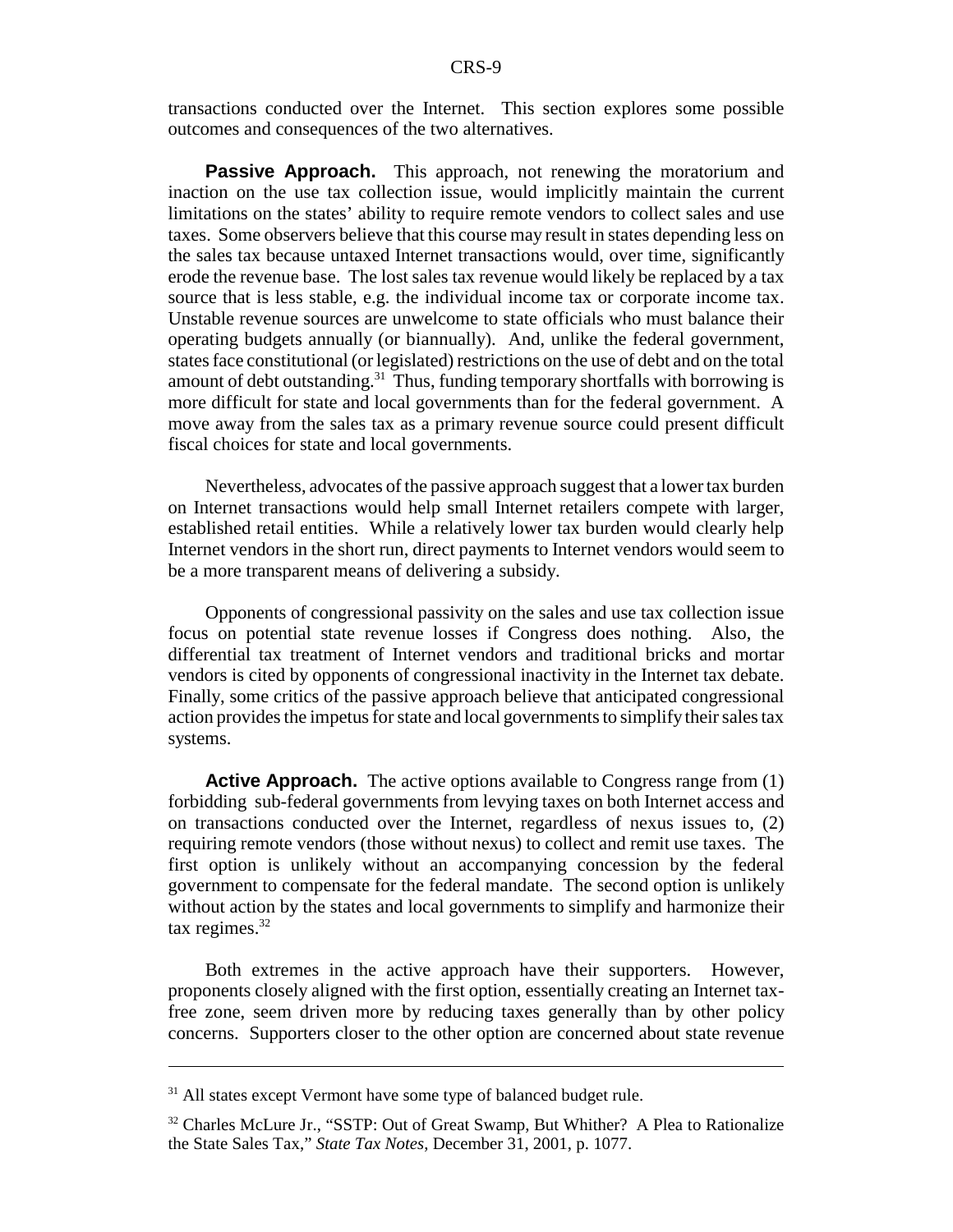losses as well as the apparent need to reform state and local taxes. These activists believe the Internet tax debate provides a unique opportunity to simplify and reform state and local sales taxes.

| <b>State</b><br><i>(italics =no personal</i><br>income tax) | <b>GSGR State &amp;</b><br><b>Local Tax</b><br><b>Revenue in</b><br><b>FY2002</b><br>(\$000's) | Food in<br><b>State Base</b><br>(2004) | <b>State</b><br><b>Personal</b><br>Income 2002<br>(\$ millions) | <b>GSGR Tax</b><br>as Percent of<br><b>Personal</b><br><b>Income</b><br>2002 |  |
|-------------------------------------------------------------|------------------------------------------------------------------------------------------------|----------------------------------------|-----------------------------------------------------------------|------------------------------------------------------------------------------|--|
| (a)                                                         | (b)                                                                                            | (c)                                    | (d)                                                             |                                                                              |  |
| <b>Alabama</b>                                              | 2,968,306                                                                                      | $\mathbf Y$                            | 112,737                                                         | 2.63%                                                                        |  |
| Alaska                                                      | 121,944                                                                                        | n/a                                    | 20,699                                                          | 0.59%                                                                        |  |
| Arizona                                                     | 5,783,197                                                                                      | N                                      | 142,868                                                         | 4.05%                                                                        |  |
| <b>Arkansas</b>                                             | 2,540,788                                                                                      | Y                                      | 63,720                                                          | 3.99%                                                                        |  |
| California                                                  | 31,292,794                                                                                     | $\mathbf N$                            | 1,158,679                                                       | 2.70%                                                                        |  |
| Colorado                                                    | 4,127,711                                                                                      | N                                      | 149,958                                                         | 2.75%                                                                        |  |
| Connecticut                                                 | 3,043,971                                                                                      | N                                      | 147,784                                                         | 2.06%                                                                        |  |
| <b>Delaware</b>                                             | $\mathbf{0}$                                                                                   | n/a                                    | 26,465                                                          | 0.00%                                                                        |  |
| Dist. of Columbia                                           | 558,480                                                                                        | N                                      | 24,046                                                          | 2.32%                                                                        |  |
| <b>Florida</b>                                              | 15,034,278                                                                                     | N                                      | 494,648                                                         | 3.04%                                                                        |  |
| Georgia                                                     | 7,493,304                                                                                      | $\mathbf N$                            | 246,720                                                         | 3.04%                                                                        |  |
| Hawaii                                                      | 1,612,333                                                                                      | Y                                      | 37,348                                                          | 4.32%                                                                        |  |
| Idaho                                                       | 796,373                                                                                        | Y                                      | 33,605                                                          | 2.37%                                                                        |  |
| <b>Illinois</b>                                             | 7,528,462                                                                                      | Y                                      | 420,913                                                         | 1.79%                                                                        |  |
| Indiana                                                     | 3,798,490                                                                                      | $\mathbf N$                            | 173,932                                                         | 2.18%                                                                        |  |
| Iowa                                                        | 2,016,193                                                                                      | N                                      | 83,051                                                          | 2.43%                                                                        |  |
| <b>Kansas</b>                                               | 2,294,733                                                                                      | Y                                      | 79,144                                                          | 2.90%                                                                        |  |
| <b>Kentucky</b>                                             | 2,312,322                                                                                      | N                                      | 104,691                                                         | 2.21%                                                                        |  |
| Louisiana                                                   | 4,838,025                                                                                      | Y                                      | 114,064                                                         | 4.24%                                                                        |  |
| <b>Maine</b>                                                | 836,134                                                                                        | $\mathbf N$                            | 35,913                                                          | 2.33%                                                                        |  |
| <b>Maryland</b>                                             | 2,690,434                                                                                      | N                                      | 198,119                                                         | 1.36%                                                                        |  |
| <b>Massachusetts</b>                                        | 3,695,874                                                                                      | ${\bf N}$                              | 252,252                                                         | 1.47%                                                                        |  |
| Michigan                                                    | 7,784,308                                                                                      | ${\bf N}$                              | 304,490                                                         | 2.56%                                                                        |  |
| <b>Minnesota</b>                                            | 3,782,249                                                                                      | ${\bf N}$                              | 171,026                                                         | 2.21%                                                                        |  |
| Mississippi                                                 | 2,341,447                                                                                      | Y                                      | 64,248                                                          | 3.64%                                                                        |  |
| Missouri                                                    | 4,246,139                                                                                      | Y                                      | 164,143                                                         | 2.59%                                                                        |  |
| <b>Montana</b>                                              | $\boldsymbol{0}$                                                                               | n/a                                    | 22,755                                                          | 0.00%                                                                        |  |

#### **Table 1. State and Local General Sales and Gross Receipts Taxes as Percent of Total Personal Income, by State, FY2002**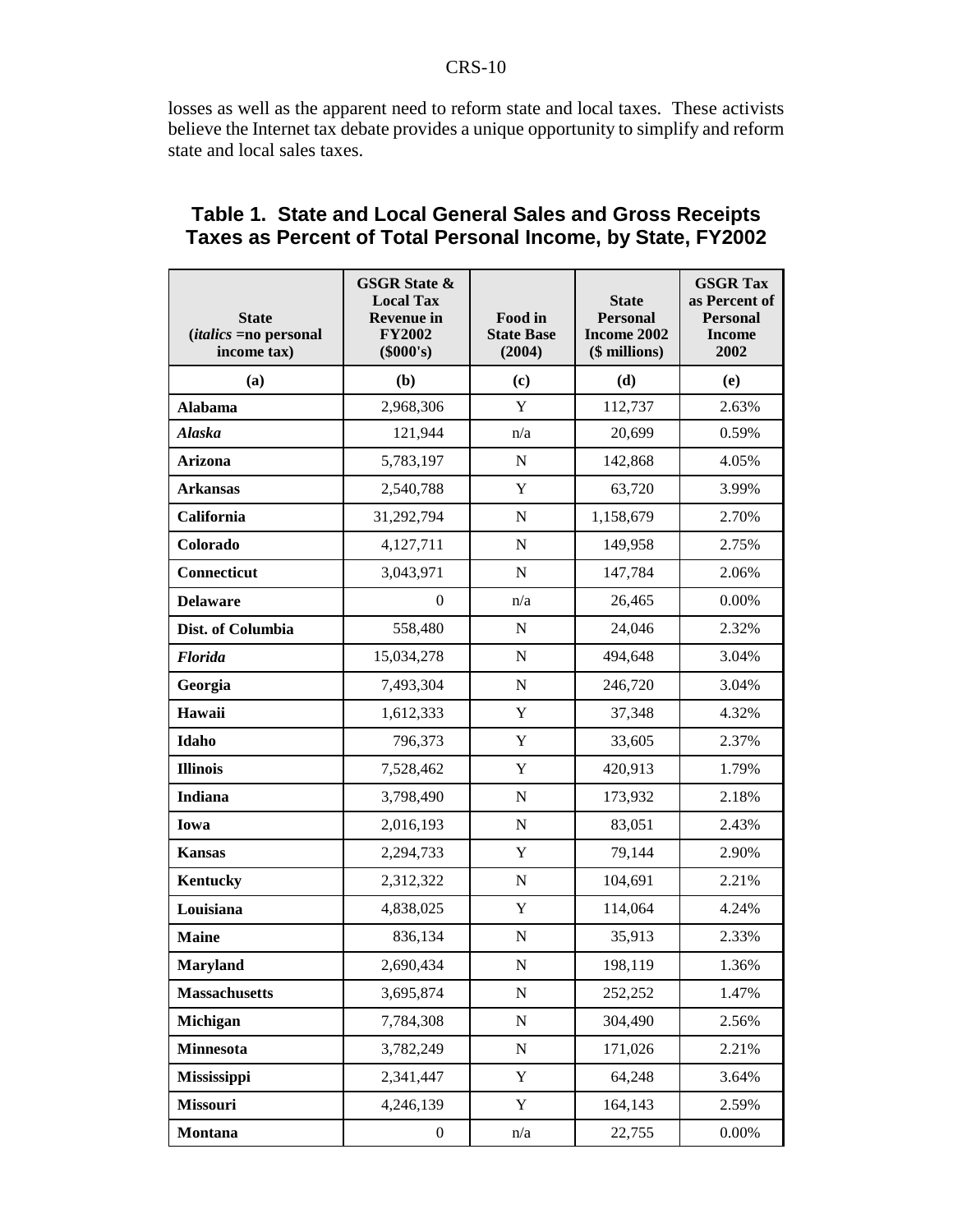| n,<br>17<br>. |  |  |  |
|---------------|--|--|--|
|---------------|--|--|--|

| <b>State</b><br><i>(italics =no personal</i><br>income tax) | <b>GSGR State &amp;</b><br><b>Local Tax</b><br><b>Revenue in</b><br><b>FY2002</b><br>(\$000's) | Food in<br><b>State Base</b><br>(2004) | <b>State</b><br><b>Personal</b><br>Income 2002<br>(\$ millions) | <b>GSGR Tax</b><br>as Percent of<br><b>Personal</b><br><b>Income</b><br>2002 |
|-------------------------------------------------------------|------------------------------------------------------------------------------------------------|----------------------------------------|-----------------------------------------------------------------|------------------------------------------------------------------------------|
| (a)                                                         | (b)                                                                                            | (c)                                    | (d)                                                             | (e)                                                                          |
| Nebraska                                                    | 1,287,487                                                                                      | N                                      | 51,480                                                          | 2.50%                                                                        |
| Nevada                                                      | 2,216,779                                                                                      | N                                      | 65,596                                                          | 3.38%                                                                        |
| New Hampshire <sup>f</sup>                                  | $\mathbf{0}$                                                                                   | n/a                                    | 43,778                                                          | 0.00%                                                                        |
| <b>New Jersey</b>                                           | 5,996,839                                                                                      | $\mathbf N$                            | 338,912                                                         | 1.77%                                                                        |
| <b>New Mexico</b>                                           | 1,764,879                                                                                      | Y                                      | 44,412                                                          | 3.97%                                                                        |
| <b>New York</b>                                             | 16,630,208                                                                                     | N                                      | 690,488                                                         | 2.41%                                                                        |
| <b>North Carolina</b>                                       | 4,909,217                                                                                      | N                                      | 230,556                                                         | 2.13%                                                                        |
| <b>North Dakota</b>                                         | 394,508                                                                                        | N                                      | 17,109                                                          | 2.31%                                                                        |
| Ohio                                                        | 7,686,517                                                                                      | ${\bf N}$                              | 335,841                                                         | 2.29%                                                                        |
| Oklahoma                                                    | 2,600,204                                                                                      | Y                                      | 89,350                                                          | 2.91%                                                                        |
| Oregon                                                      | $\Omega$                                                                                       | n/a                                    | 101,176                                                         | 0.00%                                                                        |
| Pennsylvania                                                | 7,500,034                                                                                      | ${\bf N}$                              | 391,354                                                         | 1.92%                                                                        |
| <b>Rhode Island</b>                                         | 731,597                                                                                        | $\mathbf N$                            | 33,503                                                          | 2.18%                                                                        |
| <b>South Carolina</b>                                       | 2,435,404                                                                                      | Y                                      | 104,320                                                         | 2.33%                                                                        |
| <b>South Dakota</b>                                         | 671,952                                                                                        | Y                                      | 20,468                                                          | 3.28%                                                                        |
| Tennessee <sup>f</sup>                                      | 5,841,589                                                                                      | Y                                      | 160,414                                                         | 3.64%                                                                        |
| <b>Texas</b>                                                | 18,321,523                                                                                     | N                                      | 621,832                                                         | 2.95%                                                                        |
| Utah                                                        | 1,970,374                                                                                      | Y                                      | 56,299                                                          | 3.50%                                                                        |
| <b>Vermont</b>                                              | 214,746                                                                                        | $\mathbf N$                            | 18,231                                                          | 1.18%                                                                        |
| <b>Virginia</b>                                             | 3,586,938                                                                                      | Y                                      | 240,115                                                         | 1.49%                                                                        |
| <b>Washington</b>                                           | 9,231,321                                                                                      | N                                      | 198,317                                                         | 4.65%                                                                        |
| <b>West Virginia</b>                                        | 962,756                                                                                        | Y                                      | 42,682                                                          | 2.26%                                                                        |
| Wisconsin                                                   | 3,913,811                                                                                      | N                                      | 162,818                                                         | 2.40%                                                                        |
| Wyoming                                                     | 579,715                                                                                        | $\mathbf Y$                            | 15,249                                                          | 3.80%                                                                        |

**Sources:** Columns (b) and (d), U.S. Bureau of Census; column (c) and table notes below, Federation of Tax Administrators; column (e), author's calculations.

Notes: Hawaii, Idaho, South Dakota, and Wyoming all offer an income tax credit to offset sales taxes on food. Snack food is not exempt in DC and ME. Food is subject to a reduced rate in IL, MO, SC, and VA. Food is subject to local sales taxes in Louisiana. Only capital income included in the personal income tax in NH and TN.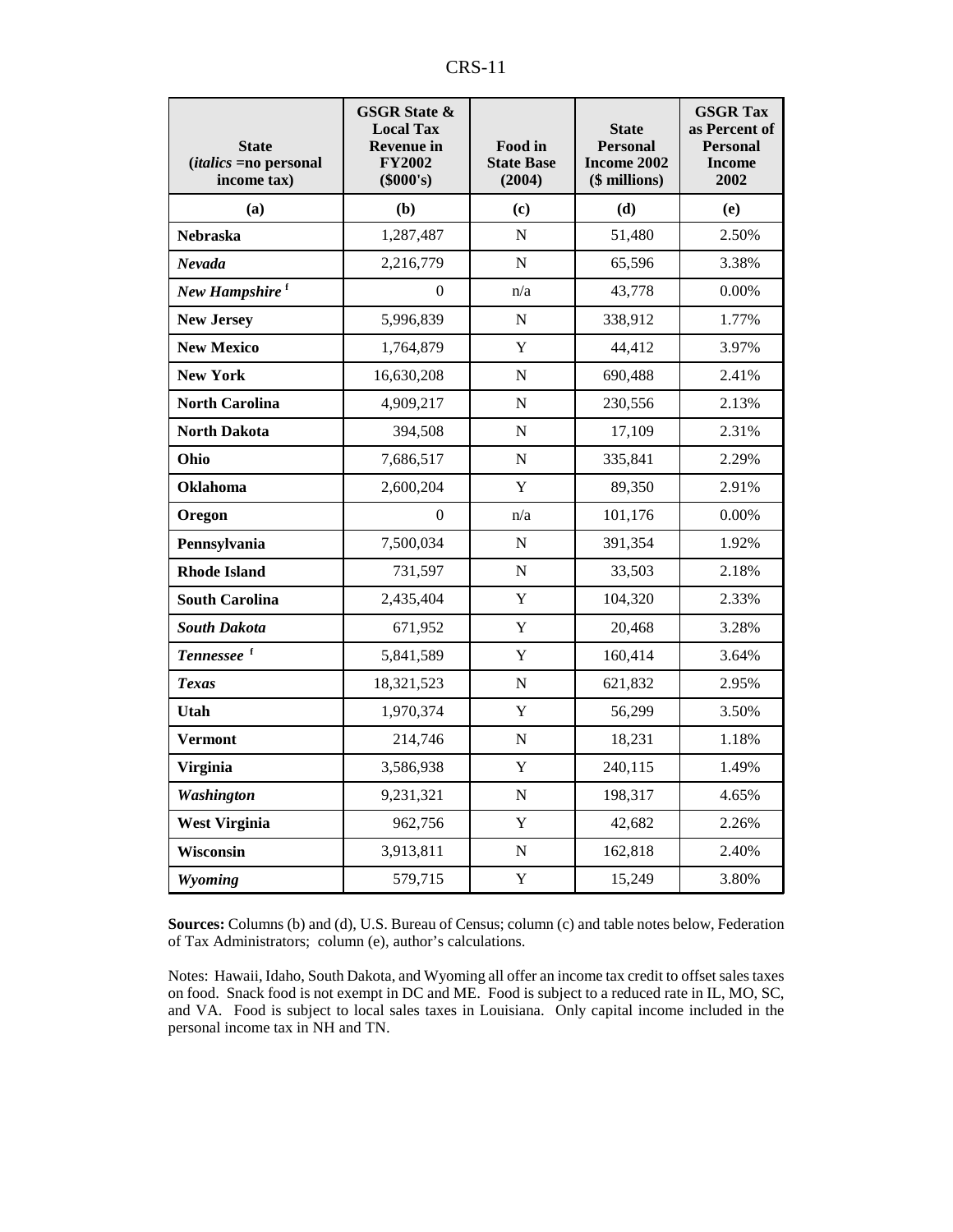#### CRS-12

#### **Table 2. State and Local Reliance on the Sales and Gross Receipts Tax, by State, FY2002**

| <b>State</b>             | <b>State</b><br><b>Rate in</b><br>2005 | <b>Top</b><br>Local<br>Rate<br>in<br>2005 | <b>Total State</b><br>& Local<br><b>Tax</b><br><b>Revenue in</b><br><b>FY2002</b><br>(\$000's) | <b>GSGR</b><br>State &<br><b>Local Tax</b><br><b>Revenue</b><br>in FY2002<br>(\$000's) | <b>GSGR Tax</b><br>as % of<br><b>FY2002</b><br><b>Tax</b><br><b>Revenue</b> | <b>State</b><br><b>Reliance</b><br>Rank |
|--------------------------|----------------------------------------|-------------------------------------------|------------------------------------------------------------------------------------------------|----------------------------------------------------------------------------------------|-----------------------------------------------------------------------------|-----------------------------------------|
| (a)                      | (b)                                    | (c)                                       | (d)                                                                                            | (e)                                                                                    | (f)                                                                         | (g)                                     |
| <b>Alabama</b>           | 4.000                                  | 8.000                                     | 9,718,827                                                                                      | 2,968,306                                                                              | 30.5%                                                                       | 16                                      |
| <b>Alaska</b>            | n/a                                    | 7.000                                     | 2,069,908                                                                                      | 121,944                                                                                | 5.9%                                                                        | 47                                      |
| Arizona                  | 5.600                                  | 5.000                                     | 14,420,322                                                                                     | 5,783,197                                                                              | 40.1%                                                                       | 3                                       |
| <b>Arkansas</b>          | 6.000                                  | 5.500                                     | 6,460,855                                                                                      | 2,540,788                                                                              | 39.3%                                                                       | 5                                       |
| California               | 6.250                                  | 2.500                                     | 120,424,066                                                                                    | 31,292,794                                                                             | 26.0%                                                                       | 21                                      |
| Colorado                 | 2.900                                  | 7.000                                     | 13,900,024                                                                                     | 4,127,711                                                                              | 29.7%                                                                       | 17                                      |
| Connecticut <sup>*</sup> | 6.000                                  | n/a                                       | 15,124,928                                                                                     | 3,043,971                                                                              | 20.1%                                                                       | 36                                      |
| <b>Delaware</b>          | n/a                                    | n/a                                       | 2,687,098                                                                                      | $\overline{0}$                                                                         | 0.0%                                                                        | 50                                      |
| Dist. of Columbia        | 5.750                                  | n/a                                       | 3,227,909                                                                                      | 558,480                                                                                | 17.3%                                                                       | 42                                      |
| Florida                  | 6.000                                  | 1.500                                     | 44,840,449                                                                                     | 15,034,278                                                                             | 33.5%                                                                       | 11                                      |
| Georgia                  | 4.000                                  | 4.000                                     | 24,058,380                                                                                     | 7,493,304                                                                              | 31.1%                                                                       | 14                                      |
| Hawaii*                  | 4.000                                  | n/a                                       | 4,239,557                                                                                      | 1,612,333                                                                              | 38.0%                                                                       | 6                                       |
| Idaho                    | 6.000                                  | 3.000                                     | 3,291,095                                                                                      | 796,373                                                                                | 24.2%                                                                       | 26                                      |
| <b>Illinois</b>          | 6.250                                  | 3.000                                     | 41,569,580                                                                                     | 7,528,462                                                                              | 18.1%                                                                       | 40                                      |
| Indiana*                 | 6.000                                  | n/a                                       | 16,986,637                                                                                     | 3,798,490                                                                              | 22.4%                                                                       | 28                                      |
| Iowa                     | 5.000                                  | 2.000                                     | 8,330,414                                                                                      | 2,016,193                                                                              | 24.2%                                                                       | 25                                      |
| <b>Kansas</b>            | 5.300                                  | 3.000                                     | 7,974,975                                                                                      | 2,294,733                                                                              | 28.8%                                                                       | 19                                      |
| Kentucky <sup>*</sup>    | 6.000                                  | n/a                                       | 10,780,757                                                                                     | 2,312,322                                                                              | 21.4%                                                                       | 30                                      |
| Louisiana                | 4.000                                  | 6.750                                     | 12,182,065                                                                                     | 4,838,025                                                                              | 39.7%                                                                       | $\overline{4}$                          |
| Maine *                  | 5.000                                  | n/a                                       | 4,541,146                                                                                      | 836,134                                                                                | 18.4%                                                                       | 39                                      |
| Maryland*                | 5.000                                  | n/a                                       | 19,874,281                                                                                     | 2,690,434                                                                              | 13.5%                                                                       | 45                                      |
| Massachusetts *          | 5.000                                  | n/a                                       | 23,895,436                                                                                     | 3,695,874                                                                              | 15.5%                                                                       | 44                                      |
| Michigan <sup>*</sup>    | 6.000                                  | n/a                                       | 30,644,184                                                                                     | 7,784,308                                                                              | 25.4%                                                                       | 22                                      |
| <b>Minnesota</b>         | 6.500                                  | 1.000                                     | 18,456,409                                                                                     | 3,782,249                                                                              | 20.5%                                                                       | 34                                      |
| Mississippi              | 7.000                                  | 0.250                                     | 6,523,722                                                                                      | 2,341,447                                                                              | 35.9%                                                                       | 9                                       |
| Missouri                 | 4.225                                  | 4.375                                     | 15,123,432                                                                                     | 4,246,139                                                                              | 28.1%                                                                       | 20                                      |
| Montana                  | n/a                                    | n/a                                       | 2,135,182                                                                                      | $\boldsymbol{0}$                                                                       | 0.0%                                                                        | 50                                      |
| Nebraska                 | 5.500                                  | 1.500                                     | 5,316,341                                                                                      | 1,287,487                                                                              | 24.2%                                                                       | 24                                      |